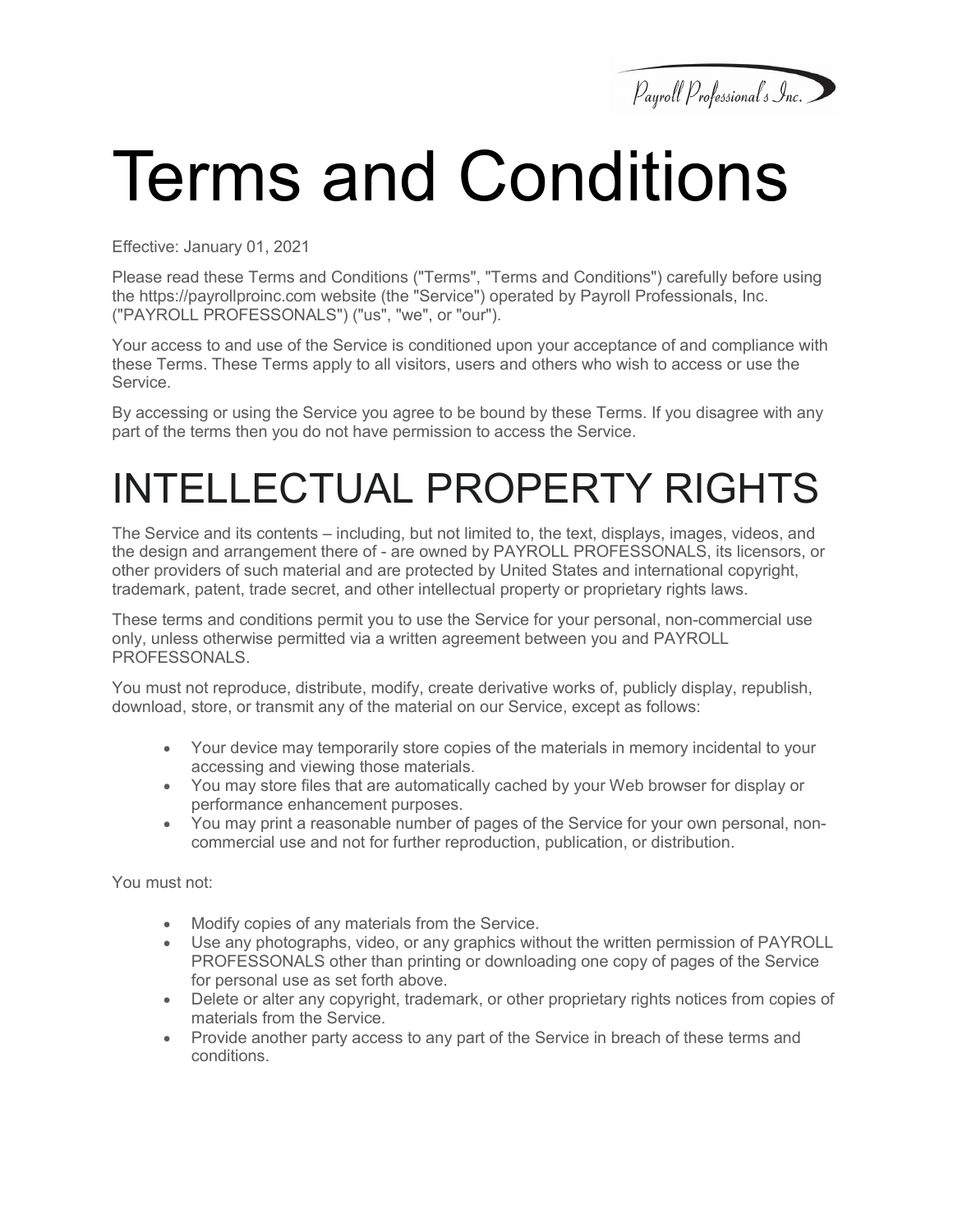### **Termination**

We may terminate or suspend your account and prohibit access to the Service immediately, without prior notice or liability, in our sole discretion, for any reason whatsoever and without limitation, including but not limited to a breach of the Terms.

All provisions of the Terms which by their nature should survive termination shall survive termination, including, without limitation, ownership provisions, warranty disclaimers, indemnity and limitations of liability.

#### Links to Other Web Sites

Our Service may contain links to third party web sites or services that are not owned or controlled by PAYROLL PROFESSONALS.

PAYROLL PROFESSONALS has no control over, and assumes no responsibility for the content, privacy policies, or practices of any third-party web sites or services. We do not warrant the offerings of any of these entities/individuals or their websites.

You acknowledge and agree that PAYROLL PROFESSONALS shall not be responsible or liable, directly or indirectly, for any damage or loss caused or alleged to be caused by or in connection with use of or reliance on the content, goods or services available on or through any such third-party web sites or services.

We strongly advise you to read the terms and conditions and privacy policies of any third-party web sites or services that you visit.

### Indemnification

You agree to defend, indemnify and hold harmless PAYROLL PROFESSONALS and its licensee and licensors, and its employees, contractors, agents, officers and directors, from and against any and all claims, damages, obligations, losses, liabilities, costs or debt, and expenses (including but not limited to attorney's fees), resulting from or arising out of a) your use and access of the Service, by you or any person using your account and password, or b) a breach of these Terms.

#### Limitation of Liability

In no event shall PAYROLL PROFESSONALS nor its directors, employees, partners, agents, suppliers, or affiliates, be liable for any indirect, incidental, special, consequential or punitive damages, including without limitation, loss of profits, data, use, goodwill, or other intangible losses, resulting from (i) your access to, use of, or inability to access or use the Service; (ii) any conduct or content of any third party on the Service; (iii) any content obtained from the Service; and (iv) unauthorized access, use or alteration of your transmissions or content, whether based on warranty, contract, tort (including negligence) or any other legal theory, whether or not we have been informed of the possibility of such damage, and even if a remedy set forth herein is found to have failed of its essential purpose.